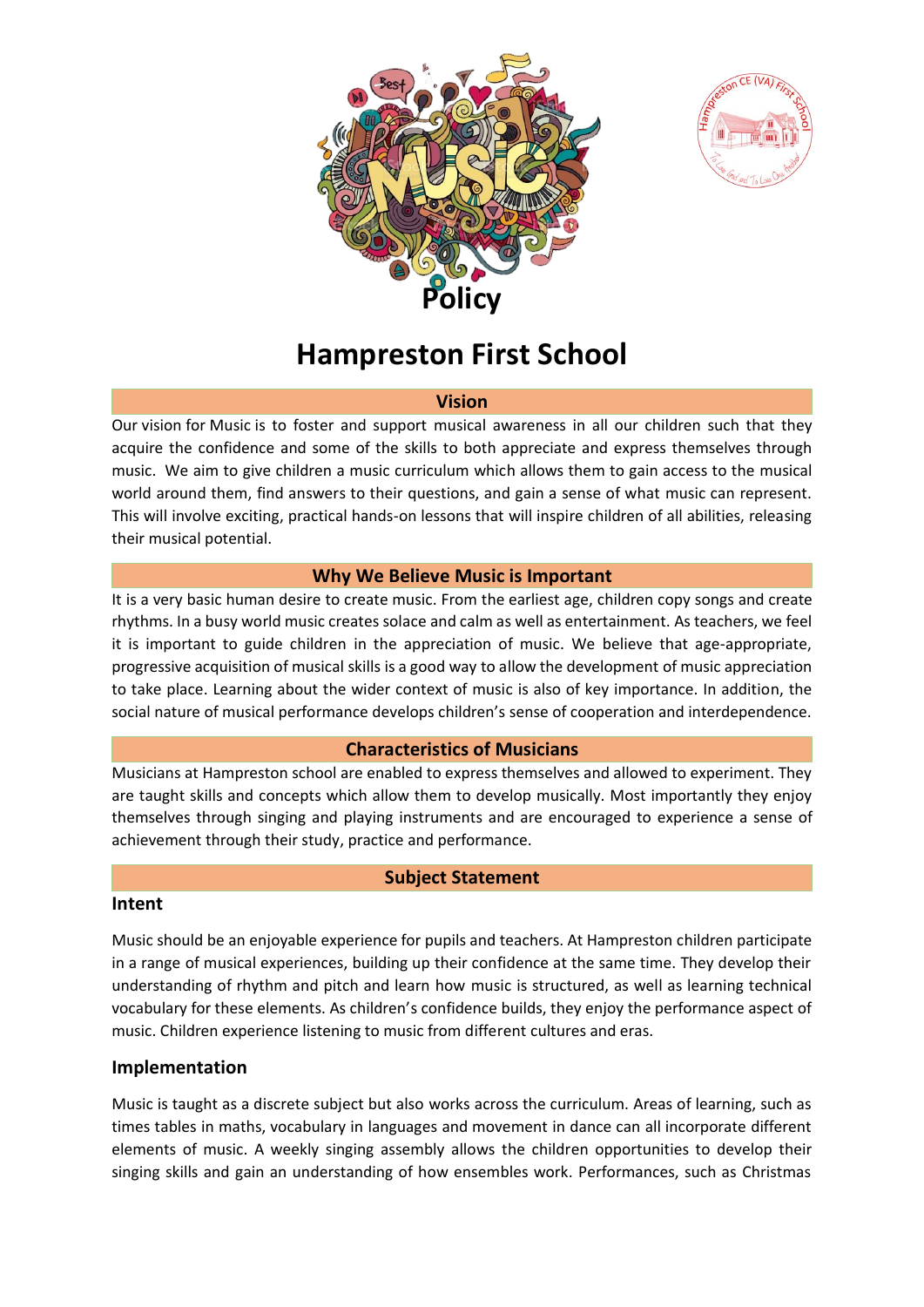plays and nativities and end of year shows, demonstrate that music is important to the life of the school. Extracurricular activities, such as choir and peripatetic music lessons, also provide children with experience of making music.

**(See also Music Progression grid**).

#### **Level Expected at the End of EYFS:**

Expressive Arts and Design (Exploring and Using Media and Materials) Children sing songs, make music, dance and experiment with ways of changing them.

Expressive Arts and Design (Being Imaginative) Children use what they have learnt about media and materials in original ways, thinking about uses and purposes. They represent their own ideas, thoughts and feelings through design and technology, art, music, dance, role play and stories.

KS1 National Curriculum Expectations

Pupils should be taught to:

- use their voices expressively and creatively by singing songs and speaking chants and rhymes;
- play tuned and untuned instruments musically;
- listen with concentration and understanding to a range of high-quality live and recorded music;
- experiment with, create, select and combine sounds using the inter-related dimensions of music

#### **KS2 National Curriculum Expectations**

Pupils should be taught to:

- play and perform in solo and ensemble contexts, using their voices and playing musical instruments with increasing accuracy, fluency, control and expression;
- improvise and compose music for a range of purposes using the inter-related dimensions of music;
- listen with attention to detail and recall sounds with increasing aural memory;
- use and understand staff and other musical notations;
- appreciate and understand a wide range of high-quality live and recorded music drawn from different traditions and from great composers and musicians;
- develop an understanding of the history of music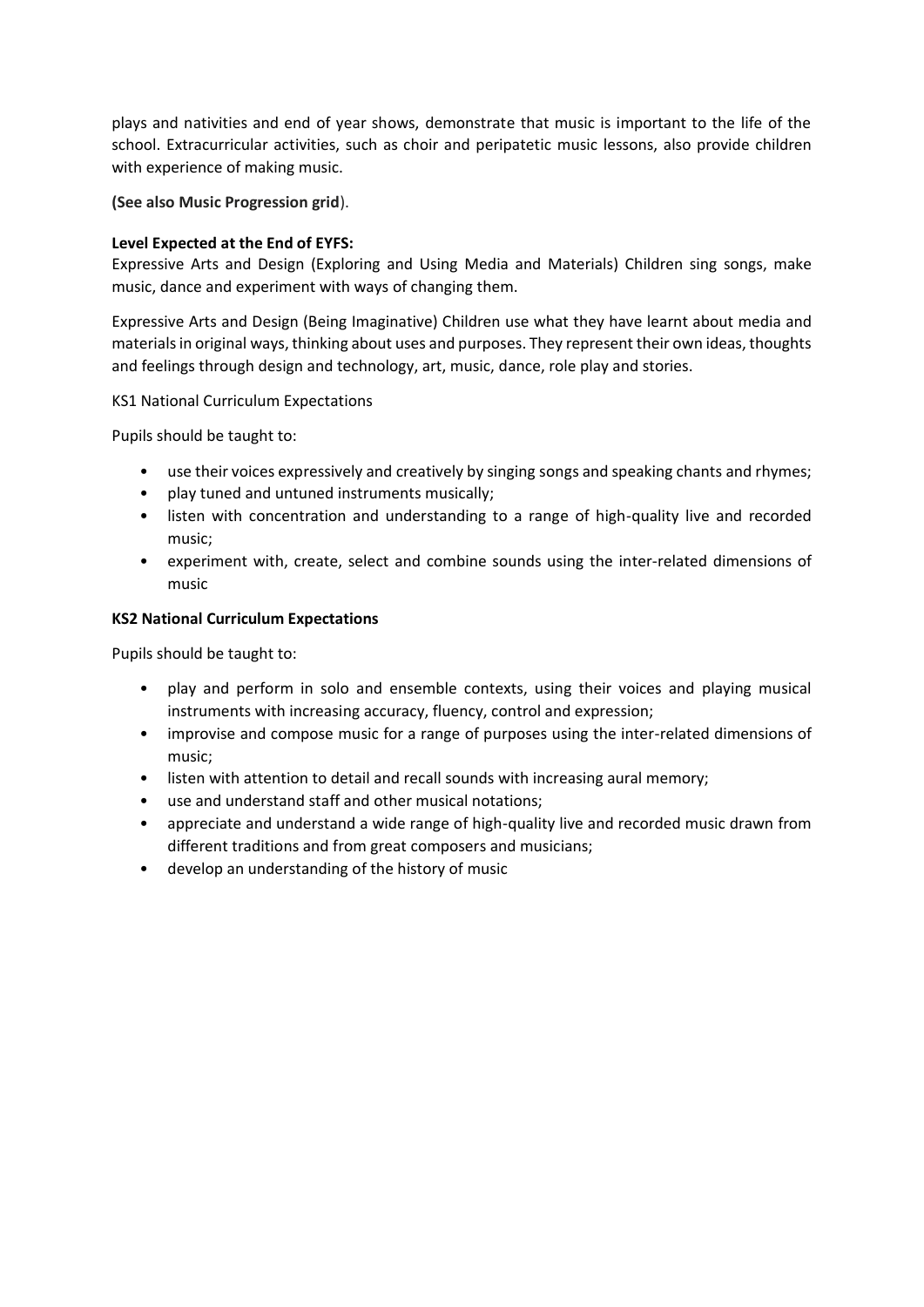#### **Music Curriculum Overview**

| <b>EYFS</b>    | <b>Autumn</b>                                                                                                                                                                   | <b>Spring</b>                                                                                                                                                                                                                    | <b>Summer</b>                                                                                                                                                                                                                 |
|----------------|---------------------------------------------------------------------------------------------------------------------------------------------------------------------------------|----------------------------------------------------------------------------------------------------------------------------------------------------------------------------------------------------------------------------------|-------------------------------------------------------------------------------------------------------------------------------------------------------------------------------------------------------------------------------|
|                | • Capture experiences and<br>responses with music, dance,<br>paint and other materials or<br>words<br>• Begin to build a repertoire of<br>songs and dances                      | • Sing simple songs from<br>memory with the whole class,<br>in groups and individually<br>• Recognise and explore how<br>sounds can be changed using<br>our voices and also using tuned<br>and untuned percussion<br>instruments | • Sing simple songs from memory<br>with the whole class, in groups and<br>individually<br>• Recognise and explore how sounds<br>can be changed using our voices<br>and also using tuned and untuned<br>percussion instruments |
| Year           | Autumn                                                                                                                                                                          | <b>Spring</b>                                                                                                                                                                                                                    | Summer                                                                                                                                                                                                                        |
| 1              | Explore a range of live and<br>recorded music from different<br>times and cultures                                                                                              | Create musical patterns with<br>tuned and untuned percussion<br>instruments                                                                                                                                                      | Investigate different instruments and<br>symbols; explore timbre, tempo and<br>dynamics in various tunes.                                                                                                                     |
| Year           | Autumn                                                                                                                                                                          | <b>Spring</b>                                                                                                                                                                                                                    | Summer                                                                                                                                                                                                                        |
| $\overline{2}$ | Rhymes and songs "Great Fire<br>of London";<br>Use voices expressively;<br>Listen with concentration and<br>understanding;<br>Christmas play singing and<br>untuned percussion. | "Rain Tree" - Play tuned and<br>untuned instruments musically;<br>Experiment with, create, select<br>and combine sounds using<br>dimensions of music                                                                             | Folk songs - Use voices expressively<br>and creatively;<br>Play untuned instruments musically<br>Recorder- Play a tuned instrument<br>musically                                                                               |
| Year           | Autumn                                                                                                                                                                          | Spring                                                                                                                                                                                                                           | Summer                                                                                                                                                                                                                        |
| 3              | Sing with clear diction, control<br>of pitch and musical<br>expression;<br>Playing simple tunes on the<br>recorder;                                                             | exploring, choosing and<br>combining rhythmic and melodic<br>material on tuned and untuned<br>percussion instruments                                                                                                             | Sing with clear diction, control of<br>pitch and musical expression;<br>play tunes on the recorder with<br>control and rhythmic accuracy                                                                                      |
| Year           | Autumn                                                                                                                                                                          | <b>Spring</b>                                                                                                                                                                                                                    | Summer                                                                                                                                                                                                                        |
| 4              | Use clear diction, control of<br>pitch and musical expression;<br>learn to play the recorder;<br>recognising pitch, duration,<br>dynamics, tempo and silence.                   | Learn basic drumming skills.<br>exploring, choosing and<br>combining rhythmic and melodic<br>material on tuned and untuned<br>percussion instruments                                                                             | Play tunes on the recorder, descant<br>and treble, with control and<br>rhythmic accuracy and perform to an<br>audience.<br>Sing with clear diction, control of<br>pitch and musical expression;                               |

The online music resource **Charanga** is also used across the musical curriculum.

#### **Impact**

The impact of teaching music will be seen across the school with an increase in the profile of music. Whole-school and parental engagement will be improved through performances, extracurricular activities and opportunities suggested in lessons/overviews for wider learning. Participation in music develops wellbeing, promotes listening and develops concentration. We want to ensure that music is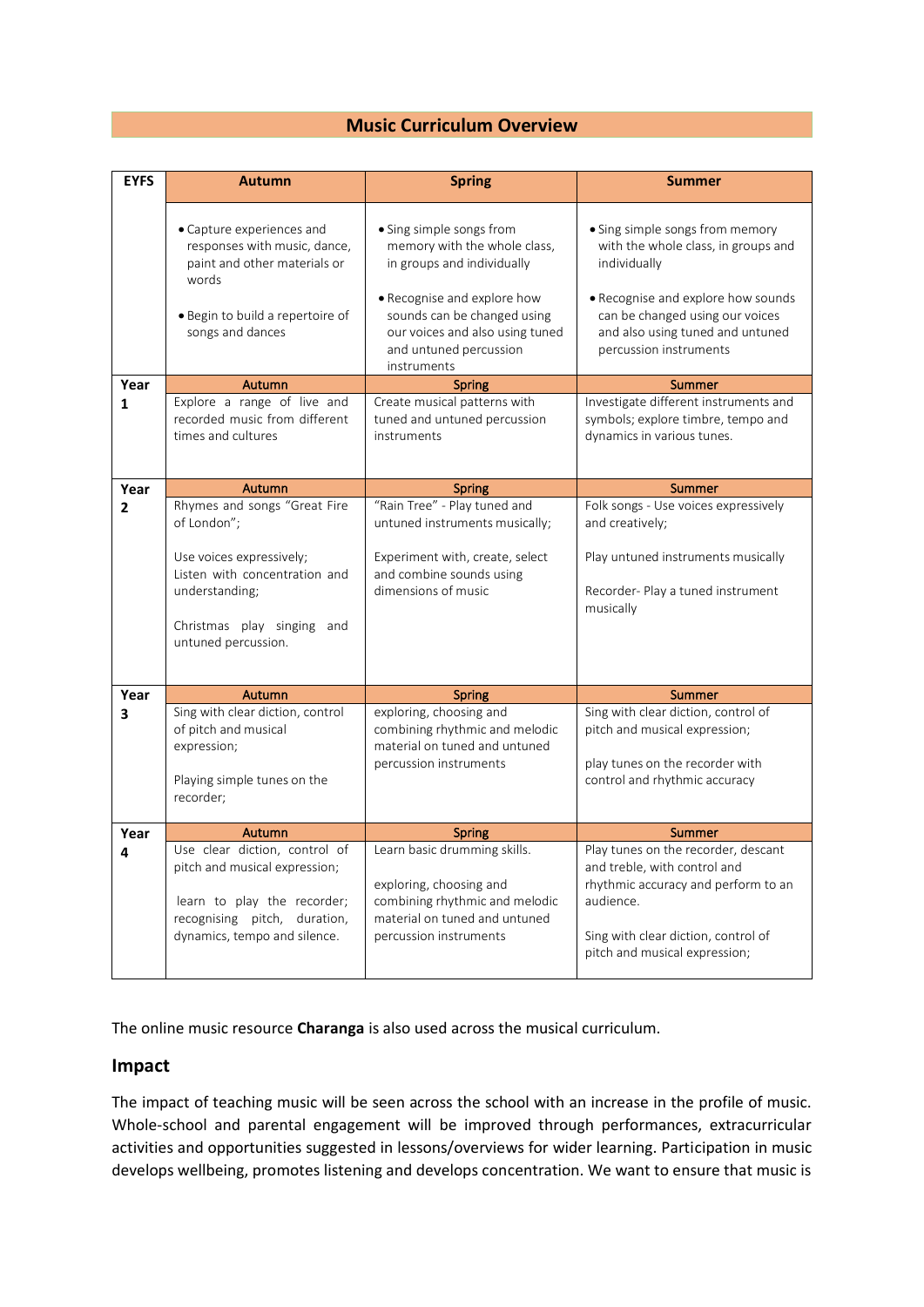loved by teachers and pupils across school, encouraging them to want to continue building on this wealth of musical ability, now and in the future.



# **Promoting British Values Through Art and Design**

We endeavour to promote the British Values of democracy, the rule of law, individual liberty and mutual respect and tolerance of those with different faiths and beliefs through our science curriculum. Please see our British Values policy for further information. Throughout our music lessons we promote individual liberty through encouraging children to make their own choices and mutual respect in listening to other people's contributions.

#### **Spiritual, Moral, Social and Cultural Aspects**

The Music curriculum supports spiritual development by concerning children with the beauty of music and its place in the world.

Music supports social development by giving children opportunities to collaborate with their peers. This also occurs through the sharing of resources within the classroom, the negotiating of responses and group problem solving and by using discussion, debate and collaborative work to further musical understanding. Children learn to appreciate the work of others and are taught to be non-judgmental.

Music supports the cultural development of a child by exposing them to a range of different musical stimuli from around the world. Music can provide a vital insight into a different culture.